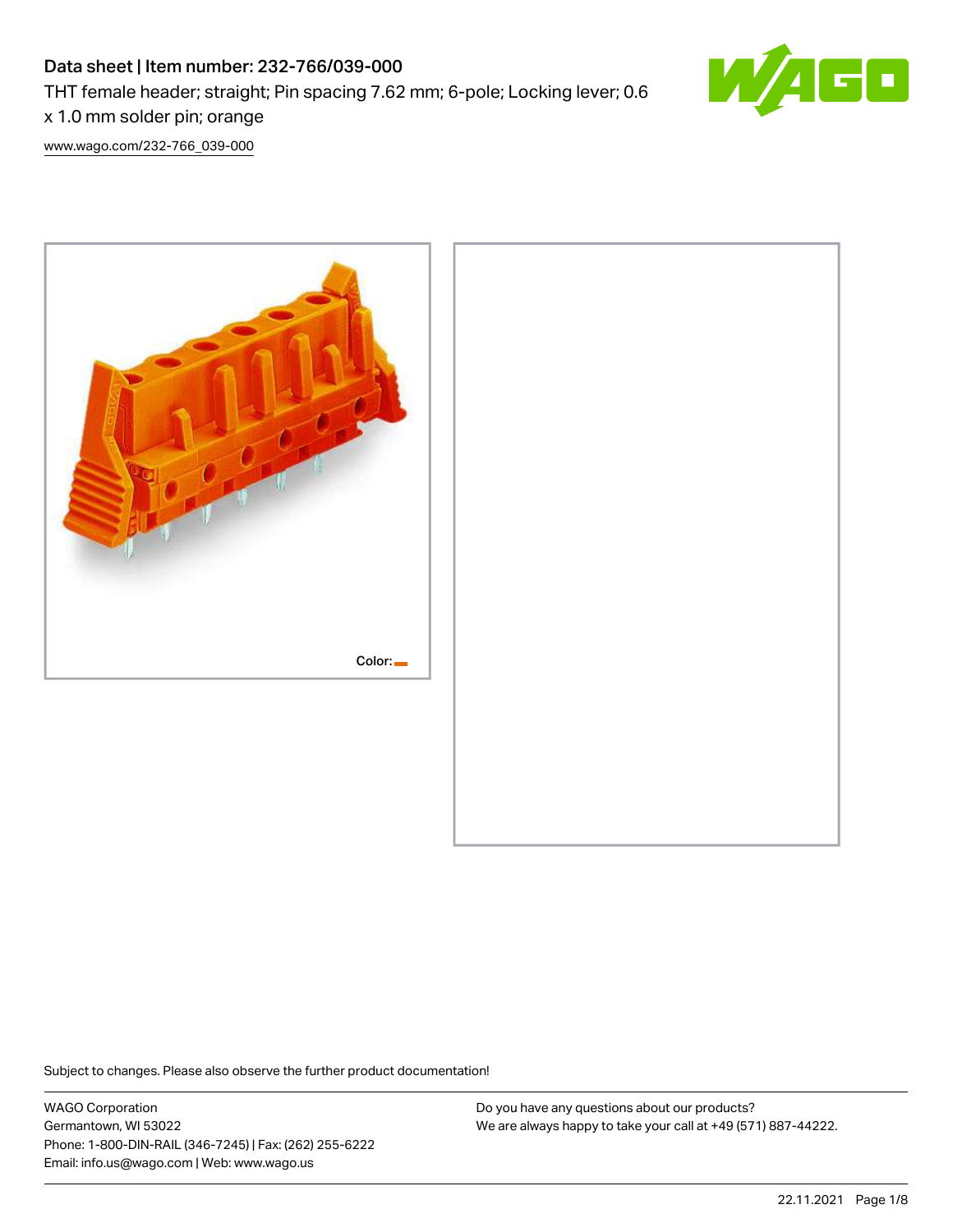

Dimensions in mm

 $L =$  (pole no.  $-1$ ) x pin spacing  $+5.08$  mm

2- to 3-pole female connectors – one latch only

#### Item description

- **H** Horizontal or vertical PCB mounting via straight or angled solder pins
- For board-to-board and board-to-wire connections
- Touch-proof PCB outputs  $\blacksquare$
- $\blacksquare$ Easy-to-identify PCB inputs and outputs
- $\blacksquare$ With coding fingers

Subject to changes. Please also observe the further product documentation! Data

WAGO Corporation Germantown, WI 53022 Phone: 1-800-DIN-RAIL (346-7245) | Fax: (262) 255-6222 Email: info.us@wago.com | Web: www.wago.us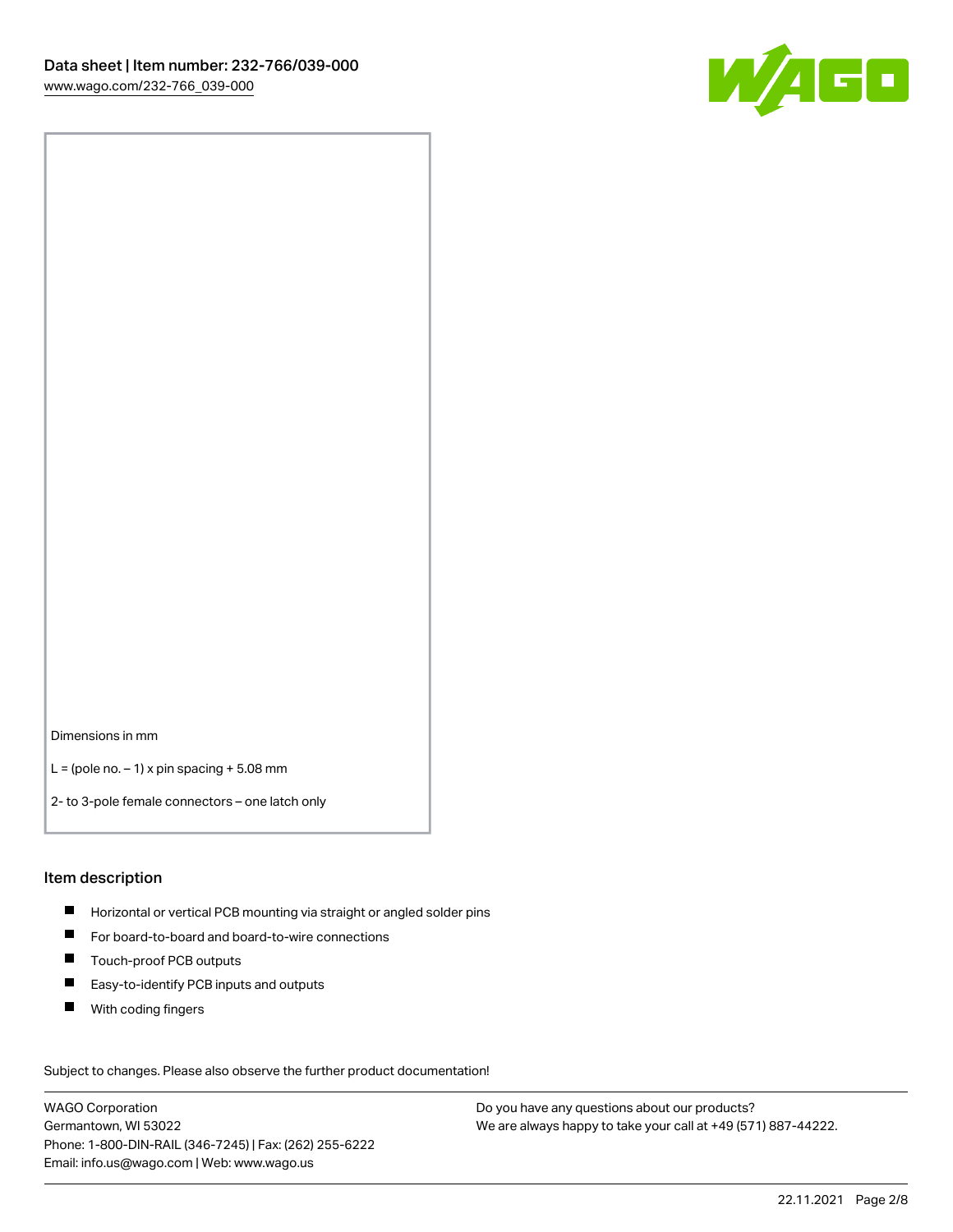

### Data Notes

| Safety information 1 | The <i>MCS – MULTI CONNECTION SYSTEM</i> includes connectors<br>without breaking capacity in accordance with DIN EN 61984. When<br>used as intended, these connectors must not be connected<br>/disconnected when live or under load. The circuit design should<br>ensure header pins, which can be touched, are not live when<br>unmated. |
|----------------------|--------------------------------------------------------------------------------------------------------------------------------------------------------------------------------------------------------------------------------------------------------------------------------------------------------------------------------------------|
| Variants:            | Other pole numbers<br>3.8 mm pin projection for male headers with straight solder pins<br>Gold-plated or partially gold-plated contact surfaces<br>Other versions (or variants) can be requested from WAGO Sales or<br>configured at https://configurator.wago.com/                                                                        |

# Electrical data

#### IEC Approvals

| Ratings per                 | IEC/EN 60664-1                                                        |
|-----------------------------|-----------------------------------------------------------------------|
| Rated voltage (III / 3)     | 500 V                                                                 |
| Rated surge voltage (III/3) | 6 kV                                                                  |
| Rated voltage (III/2)       | 630 V                                                                 |
| Rated surge voltage (III/2) | 6 kV                                                                  |
| Nominal voltage (II/2)      | 1000 V                                                                |
| Rated surge voltage (II/2)  | 6 kV                                                                  |
| Rated current               | 12A                                                                   |
| Legend (ratings)            | $(III / 2)$ $\triangle$ Overvoltage category III / Pollution degree 2 |

### UL Approvals

| Approvals per                  | UL 1059 |
|--------------------------------|---------|
| Rated voltage UL (Use Group B) | 300 V   |
| Rated current UL (Use Group B) | 15 A    |
| Rated voltage UL (Use Group D) | 300 V   |
| Rated current UL (Use Group D) | 10 A    |

# Ratings per UL

| Rated voltage UL 1977 | 600 V |
|-----------------------|-------|
| Rated current UL 1977 | 15 A  |

Subject to changes. Please also observe the further product documentation!

| <b>WAGO Corporation</b>                                | Do you have any questions about our products?                 |
|--------------------------------------------------------|---------------------------------------------------------------|
| Germantown, WI 53022                                   | We are always happy to take your call at +49 (571) 887-44222. |
| Phone: 1-800-DIN-RAIL (346-7245)   Fax: (262) 255-6222 |                                                               |
| Email: info.us@wago.com   Web: www.wago.us             |                                                               |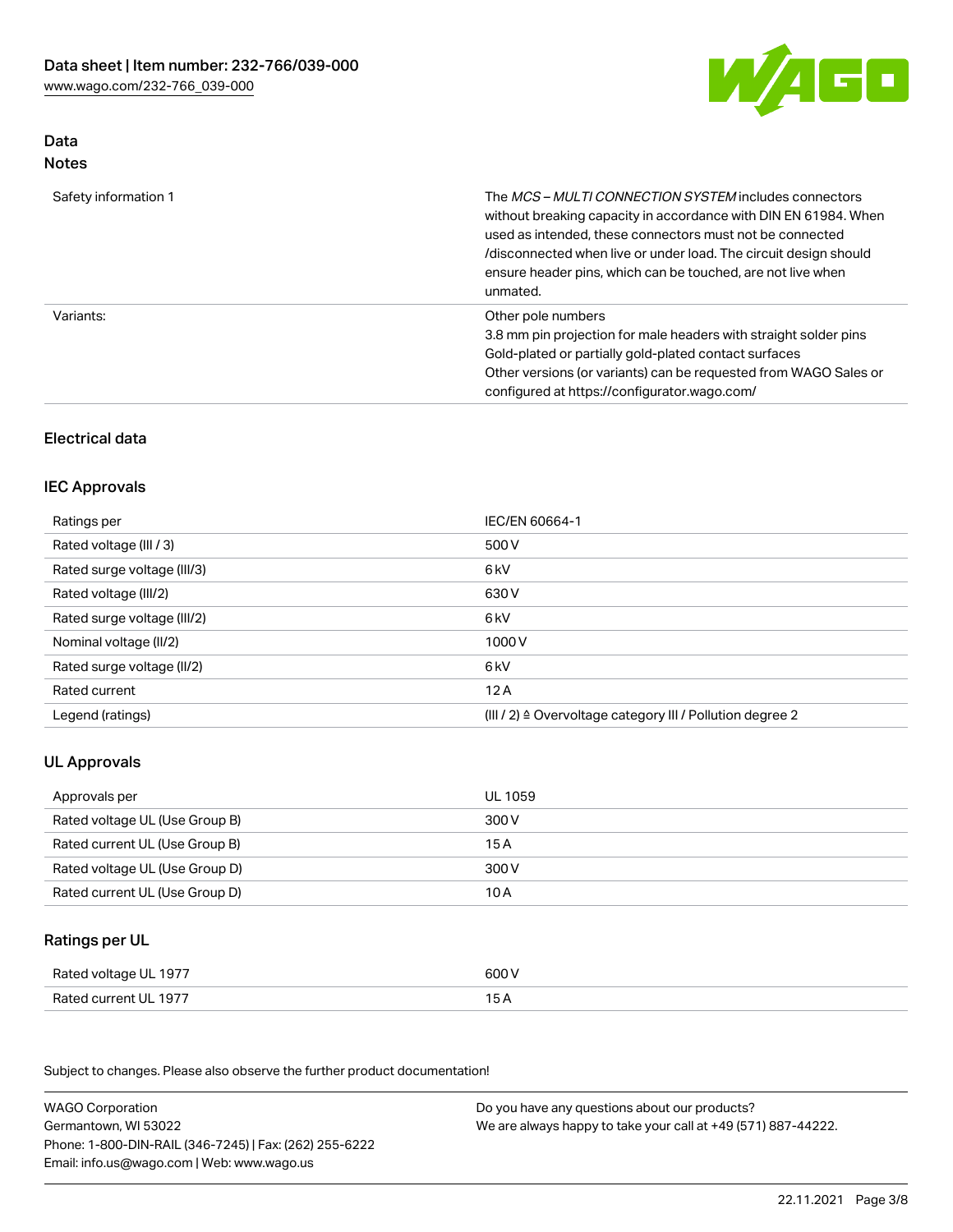

### CSA Approvals

| Approvals per                   | CSA   |
|---------------------------------|-------|
| Rated voltage CSA (Use Group B) | 300 V |
| Rated current CSA (Use Group B) | 15 A  |
| Rated voltage CSA (Use Group D) | 300 V |
| Rated current CSA (Use Group D) | 10 A  |

# Connection data

| Total number of potentials |  |
|----------------------------|--|
| Number of connection types |  |
| Number of levels           |  |

#### Connection 1

| Number of poles |  |
|-----------------|--|
|                 |  |

# Physical data

| Pin spacing                          | 7.62 mm / 0.3 inch    |
|--------------------------------------|-----------------------|
| Width                                | 58.98 mm / 2.322 inch |
| Height                               | 23.25 mm / 0.915 inch |
| Height from the surface              | 18.25 mm / 0.719 inch |
| Depth                                | 11.6 mm / 0.457 inch  |
| Solder pin length                    | $5 \,\mathrm{mm}$     |
| Solder pin dimensions                | $0.6 \times 1$ mm     |
| Drilled hole diameter with tolerance | $1.3$ $(+0.1)$ mm     |

## Plug-in connection

| Contact type (pluggable connector) | Female header |
|------------------------------------|---------------|
| Connector (connection type)        | for PCB       |
| Mismating protection               | No            |
| Mating direction to the PCB        | $90^{\circ}$  |
| Locking of plug-in connection      | locking lever |

### PCB contact

| <b>PCB Contact</b>     |                                            |
|------------------------|--------------------------------------------|
| Solder pin arrangement | over the entire female connector (in-line) |

Subject to changes. Please also observe the further product documentation!

| <b>WAGO Corporation</b>                                | Do you have any questions about our products?                 |
|--------------------------------------------------------|---------------------------------------------------------------|
| Germantown, WI 53022                                   | We are always happy to take your call at +49 (571) 887-44222. |
| Phone: 1-800-DIN-RAIL (346-7245)   Fax: (262) 255-6222 |                                                               |
| Email: info.us@wago.com   Web: www.wago.us             |                                                               |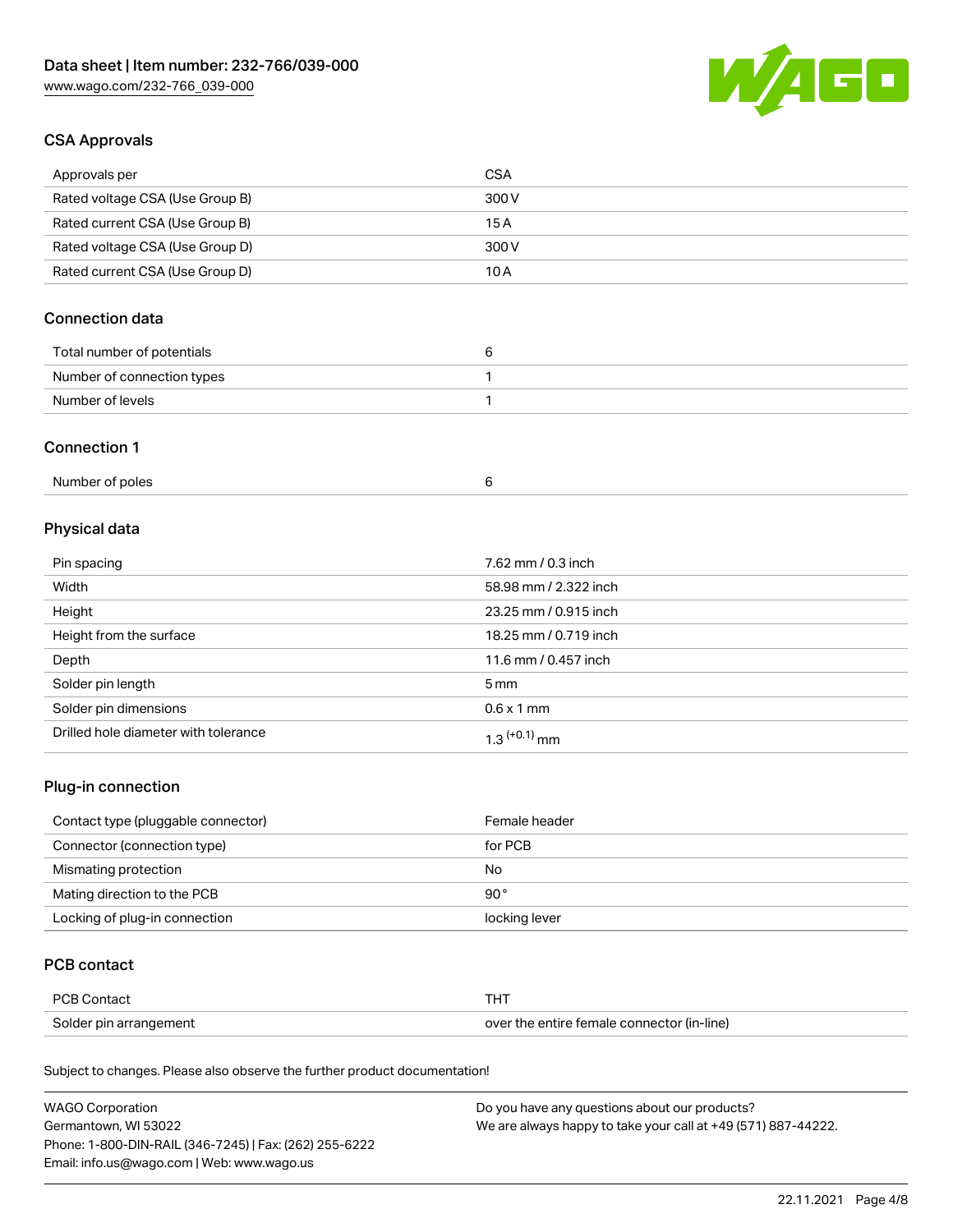

Number of solder pins per potential 1

### Material data

| Color                       | orange           |
|-----------------------------|------------------|
| Material group              |                  |
| Insulation material         | Polyamide (PA66) |
| Flammability class per UL94 | V <sub>0</sub>   |
| Contact material            | Copper alloy     |
| Contact plating             | tin-plated       |
| Fire load                   | $0.151$ MJ       |
| Weight                      | 7.4 g            |

#### Environmental requirements

| Limit temperature range | . +85 °Ր<br>$-60$ |  |
|-------------------------|-------------------|--|
|-------------------------|-------------------|--|

### Commercial data

| Product Group         | 3 (Multi Conn. System) |
|-----------------------|------------------------|
| PU (SPU)              | 25 Stück               |
| Packaging type        | box                    |
| Country of origin     | DE                     |
| <b>GTIN</b>           | 4044918626132          |
| Customs tariff number | 8536694040             |

#### Approvals / Certificates

#### Ship Approvals

|               |                                        |                                 | Certificate |
|---------------|----------------------------------------|---------------------------------|-------------|
| Logo          | Approval                               | <b>Additional Approval Text</b> | name        |
| ABS           | <b>ABS</b>                             | $\overline{\phantom{0}}$        | $19 -$      |
|               | American Bureau of Shipping            |                                 | HG15869876- |
|               |                                        |                                 | <b>PDA</b>  |
|               |                                        |                                 |             |
|               | <b>BV</b>                              | <b>IEC 60998</b>                | 11915/D0 BV |
|               | Bureau Veritas S.A.                    |                                 |             |
| <b>BUREAU</b> |                                        |                                 |             |
|               | <b>DNV GL</b>                          | $\overline{\phantom{0}}$        | TAE000016Z  |
|               | Det Norske Veritas, Germanischer Lloyd |                                 |             |
|               |                                        |                                 |             |

#### UL-Approvals

Subject to changes. Please also observe the further product documentation!

| <b>WAGO Corporation</b>                                | Do you have any questions about our products?                 |
|--------------------------------------------------------|---------------------------------------------------------------|
| Germantown, WI 53022                                   | We are always happy to take your call at +49 (571) 887-44222. |
| Phone: 1-800-DIN-RAIL (346-7245)   Fax: (262) 255-6222 |                                                               |
| Email: info.us@wago.com   Web: www.wago.us             |                                                               |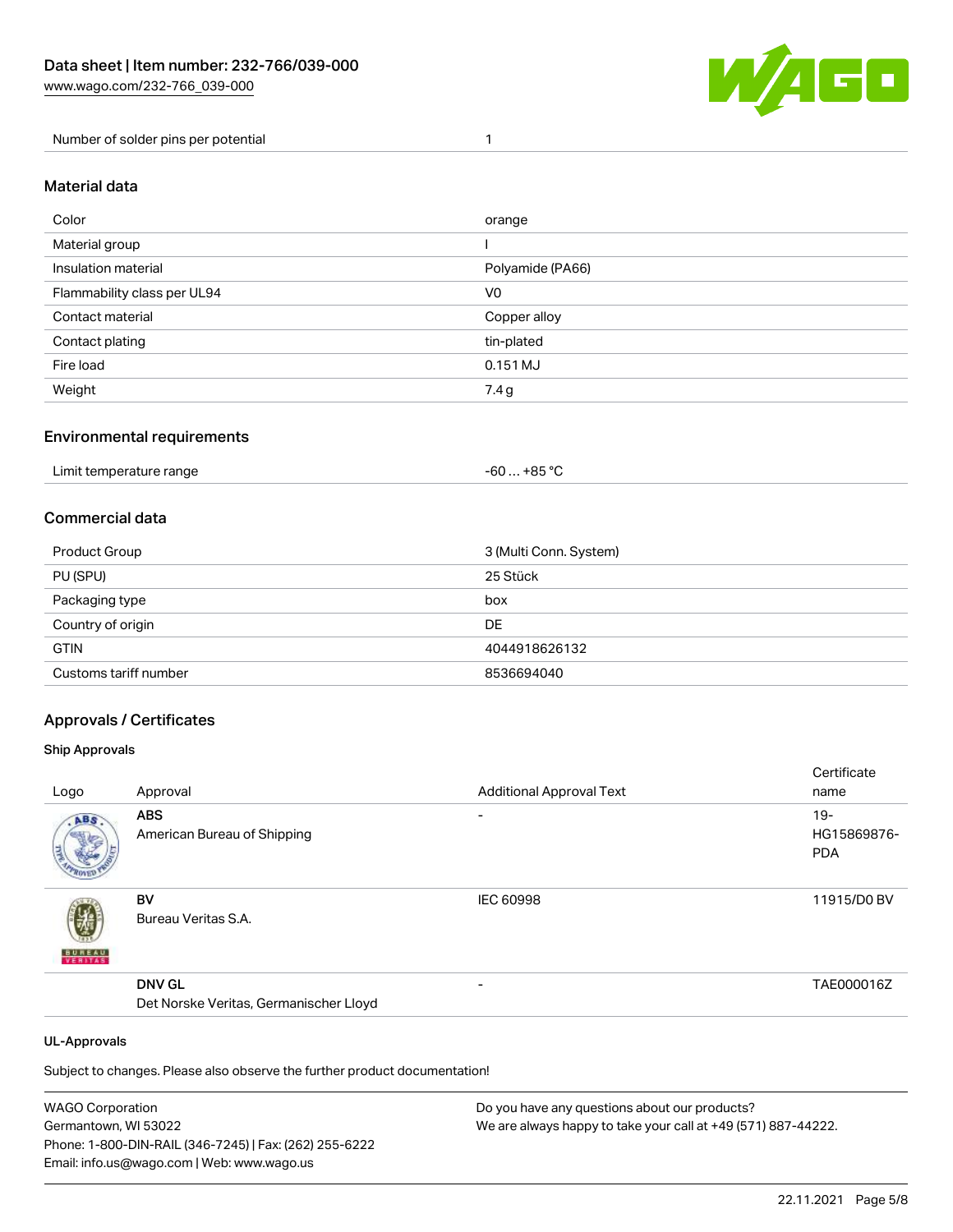

| Logo                                                      | Approval                                                                   | <b>Additional Approval Text</b>                                                                                           |               | Certificate<br>name  |
|-----------------------------------------------------------|----------------------------------------------------------------------------|---------------------------------------------------------------------------------------------------------------------------|---------------|----------------------|
|                                                           | <b>UR</b><br>Underwriters Laboratories Inc.                                | <b>UL 1977</b>                                                                                                            |               | E45171               |
|                                                           | <b>UR</b><br>Underwriters Laboratories Inc.                                | UL 1059                                                                                                                   |               | E45172               |
| Counterpart                                               |                                                                            |                                                                                                                           |               |                      |
|                                                           | Item no.731-636                                                            | 1-conductor male connector; CAGE CLAMP®; 2.5 mm <sup>2</sup> ; Pin spacing 7.62 mm; 6-pole; 2,50 mm <sup>2</sup> ; orange |               | www.wago.com/731-636 |
| <b>Optional accessories</b><br><b>Testing accessories</b> |                                                                            |                                                                                                                           |               |                      |
| Testing accessories                                       |                                                                            |                                                                                                                           |               |                      |
|                                                           | Item no.: 210-136<br>Test plug; 2 mm Ø; with 500 mm cable                  |                                                                                                                           |               | www.wago.com/210-136 |
|                                                           | Item no.: 231-662                                                          | Test plugs for female connectors; for 7.5 mm and 7.62 mm pin spacing; 2,50 mm <sup>2</sup> ; light gray                   |               | www.wago.com/231-662 |
| <b>Downloads</b><br>Documentation                         |                                                                            |                                                                                                                           |               |                      |
| <b>Additional Information</b><br>Technical explanations   |                                                                            | 2019 Apr 3                                                                                                                | pdf<br>2.0 MB | Download             |
| <b>CAD files</b>                                          |                                                                            |                                                                                                                           |               |                      |
| <b>CAE</b> data                                           |                                                                            |                                                                                                                           |               |                      |
|                                                           | EPLAN Data Portal 232-766/039-000                                          |                                                                                                                           | <b>URL</b>    | Download             |
|                                                           | EPLAN Data Portal 232-766/039-000                                          |                                                                                                                           | <b>URL</b>    | Download             |
|                                                           | Subject to changes. Please also observe the further product documentation! |                                                                                                                           |               |                      |

WAGO Corporation Germantown, WI 53022 Phone: 1-800-DIN-RAIL (346-7245) | Fax: (262) 255-6222 Email: info.us@wago.com | Web: www.wago.us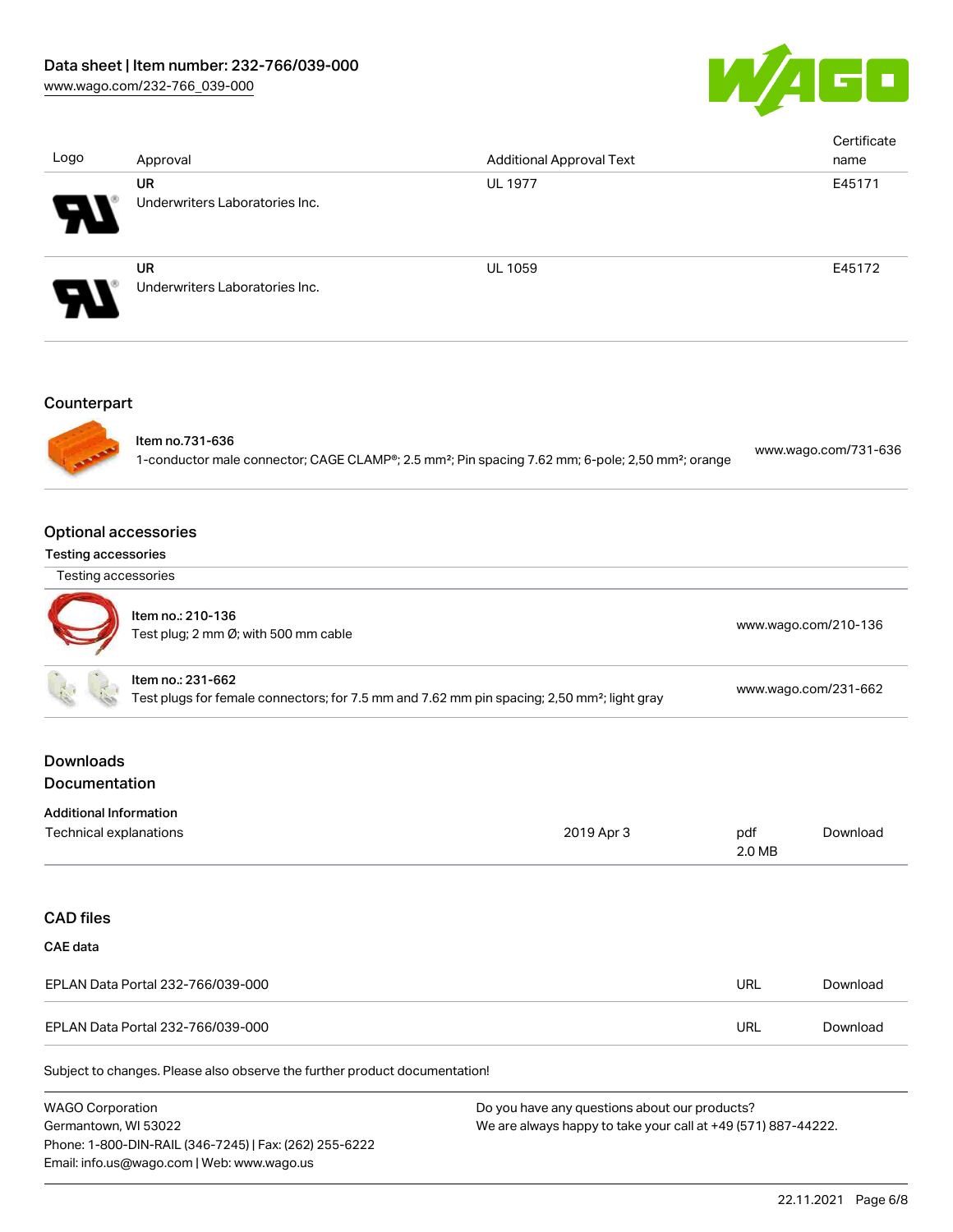

#### PCB Design

Symbol and Footprint 232-766/039-000

CAx data for your PCB design, consisting of "schematic symbols and PCB footprints", allow easy integration of the WAGO component into your development environment.

#### Supported formats:

- $\blacksquare$ Accel EDA 14 & 15
- $\blacksquare$ Altium 6 to current version
- $\blacksquare$ Cadence Allegro
- П **DesignSpark**
- $\blacksquare$ Eagle Libraries
- $\blacksquare$ KiCad
- $\blacksquare$ Mentor Graphics BoardStation
- П Mentor Graphics Design Architect
- П Mentor Graphics Design Expedition 99 and 2000
- П OrCAD 9.X PCB and Capture
- $\blacksquare$ PADS PowerPCB 3, 3.5, 4.X, and 5.X
- $\blacksquare$ PADS PowerPCB and PowerLogic 3.0
- П PCAD 2000, 2001, 2002, 2004, and 2006
- П Pulsonix 8.5 or newer
- П **STL**
- П 3D STEP
- П TARGET 3001!
- П View Logic ViewDraw
- $\blacksquare$ Quadcept
- П Zuken CadStar 3 and 4
- П Zuken CR-5000 and CR-8000

PCB Component Libraries (EDA), PCB CAD Library Ultra Librarian

#### Environmental Product Compliance

#### Compliance Search

| Environmental Product Compliance 232-766/039-000                                      | URL | Download |
|---------------------------------------------------------------------------------------|-----|----------|
| THT female header; straight; Pin spacing 7.62 mm; 6-pole; Locking lever; 0.6 x 1.0 mm |     |          |
| solder pin; orange                                                                    |     |          |

Subject to changes. Please also observe the further product documentation!

WAGO Corporation Germantown, WI 53022 Phone: 1-800-DIN-RAIL (346-7245) | Fax: (262) 255-6222 Email: info.us@wago.com | Web: www.wago.us